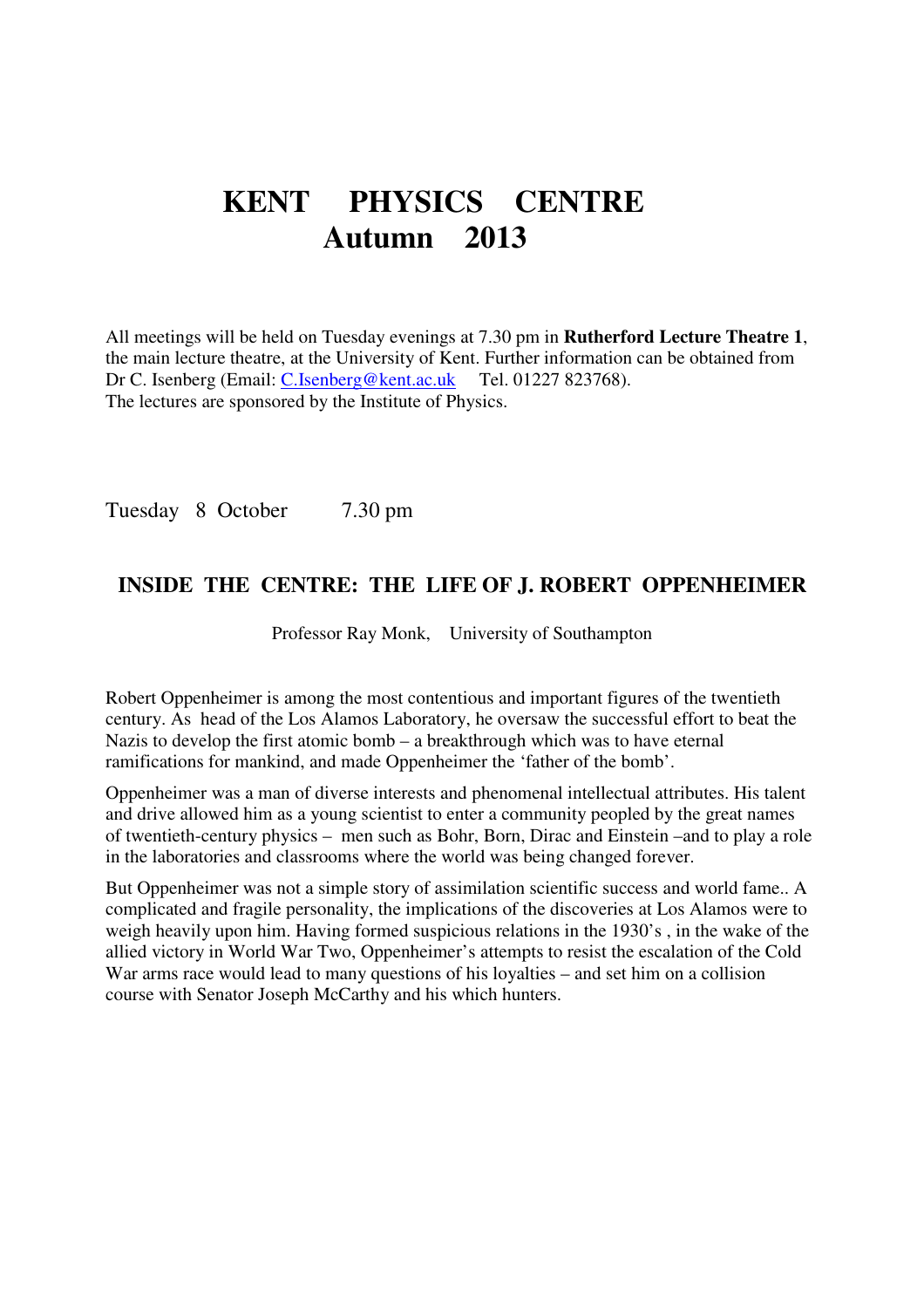## **GLASS: A Physicist's Look Inside**

Professor R. J. Newport , University of Kent

Making glass is one of our oldest technologies, refined and developed through the millennia and having an impact in all aspects of modern life. From its deceptively simple beginnings, glass has found a place in art and technology: a material of beauty as well as utility. In our current century, glassy materials are now used as smart drug delivery systems and even as scaffolds for regenerating a patient's lost bone. In his talk Bob Newport will try to unravel some of the science behind glass and to reveal aspects of modern research into its atomic scale properties.

Professor Sean Ryan, Astronomer

University of Hertfordshire

Tuesday , 26 November

#### **THE OPTICS OF VERY SMALL STUFF**

#### Dr Gregory Wurtz

King's College London

This presentation will give a broad introduction of the optics of metallic nano-objects. How does the shape, size and environment of these objects, or even the way we observe them, change their colour or give the illusion of their absence? These are a few questions that will be answered in this presentation.

## **2013 CHRISTMAS SCIENCE LECTURES**

Wednesday 27 November

#### **Demonstrating Newton's Laws On Earth And In Space**

 **Dr Cyril Isenberg School of Engineering and DA, University of Kent** 

This lecture will explore some phenomena that can be explained and quantified by the application of Newton's laws. These include gravitational motion along constrained paths, motion in the presence of magnetic fields, chaotic motion, the Bernoulli effect, Hero's engine, the rattleback and space exploration using the gravitational assist slingshot effect.